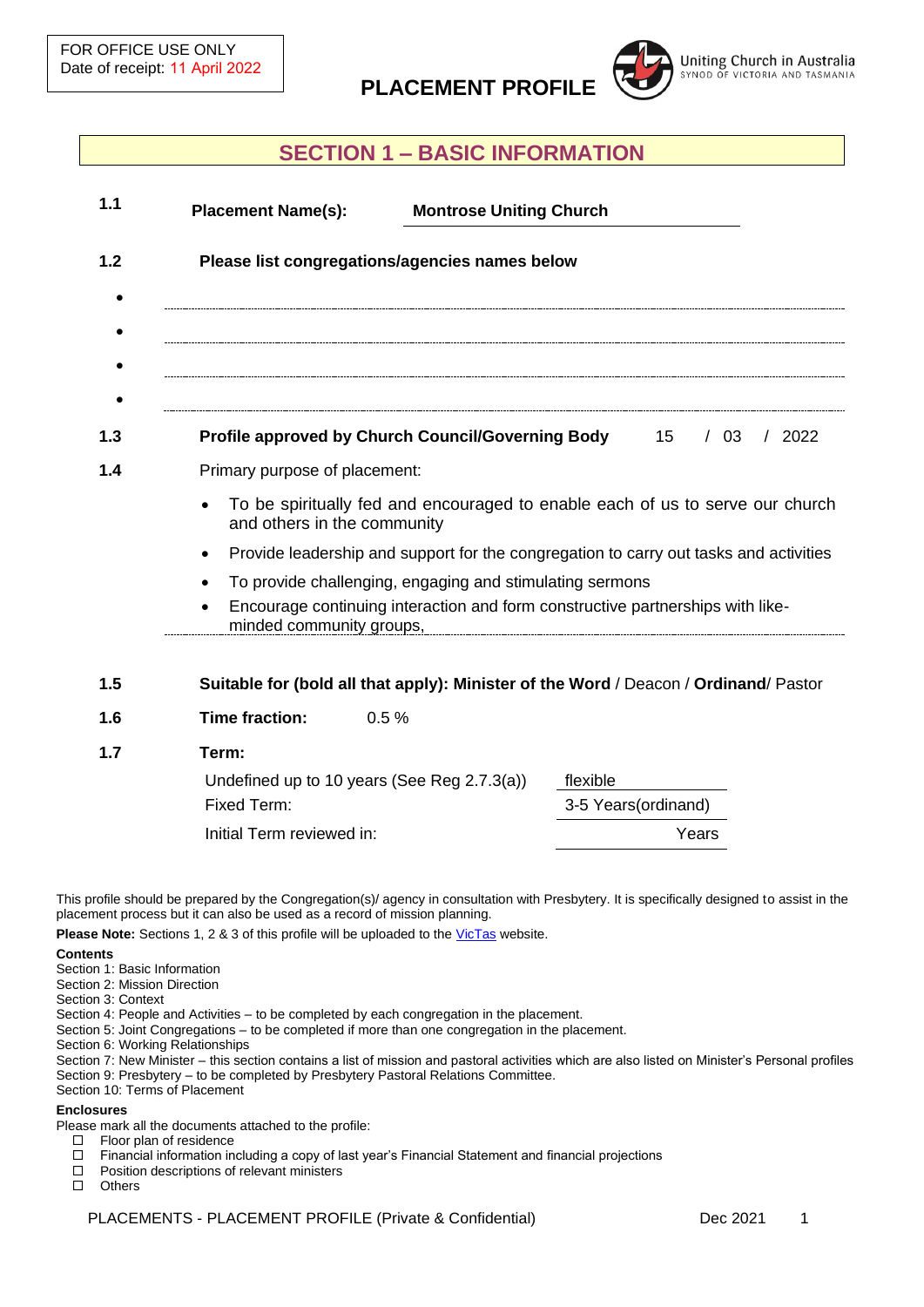# **SECTION 2 – MISSION DIRECTION**

#### **2.1 What is the Vision statement and or Mission priorities of the placement (or of the individual congregations)**

Discerning the will of God to worship faithfully and innovatively, provide hospitality to all-comers, diligence in pastoral care, responsiveness to those in need, and engaged with the local community.

### **2.2 Date adopted 10 /09 /2021**

**2.3** Provide a short description of the placement/congregation(s)

Montrose UC is a caring congregation who value their friendships. They enjoy having their faith challenged and deepened during their worship. Many long term members of the congregation have a commitment to inclusion, supporting people in their journey with God and exploration of their faith and spirituality.

Montrose has an open and inclusive approach to theology and accepts a range of perspectives, the congregation has been valued for its inclusive nature and openness to people who have felt rejected in other places

Although we are an older" community we have an adventurous attitude towards theology. We like to think of ourselves as young at heart, open to challenge and inclusive of all!

### **2.4 What Church Style best describes the congregation(s)? (See [Church Style Document\)](https://victas.uca.org.au/ministry-mission/placements/)**

### FAMILY CHURCH

- Members of the congregation know and support one another
- Minister is a coach
- Many members of the congregation take on key roles

### **2.5 How has the placement/congregation(s) changed over the last 5 years?**

The last 2 years during COVID have been challenging for our congregation as we have not been able to meet face to face and we did not have the technical capacity to all meet via zoom. The pastoral care team has done a great job of keeping in touch with people via telephone.

We shared a minister with Lilydale Uniting church and they also utilised our church premises for services while their church was undergoing renovations however this partnership will not be continuing. (at their request) Our congregation is ageing and we do not have many new members.

### **2.6 What are the congregation(s)/placement's goals?**

Creating a community that nurtures our individual and collective spiritual development and faith journey.

To be able to respond to social justice needs arising in our local, national and global communities.

A congregation whose faith is engaged, educated and stimulated and feels confident to participate in a variety of lay preaching roles.

MUC to be a visible and active presence in our Montrose/Yarra Ranges community.

### **2.7 What are the next Strategic Steps to achieving those** goals?

PLACEMENTS - PLACEMENT PROFILE (Private & Confidential) Dec 2021 2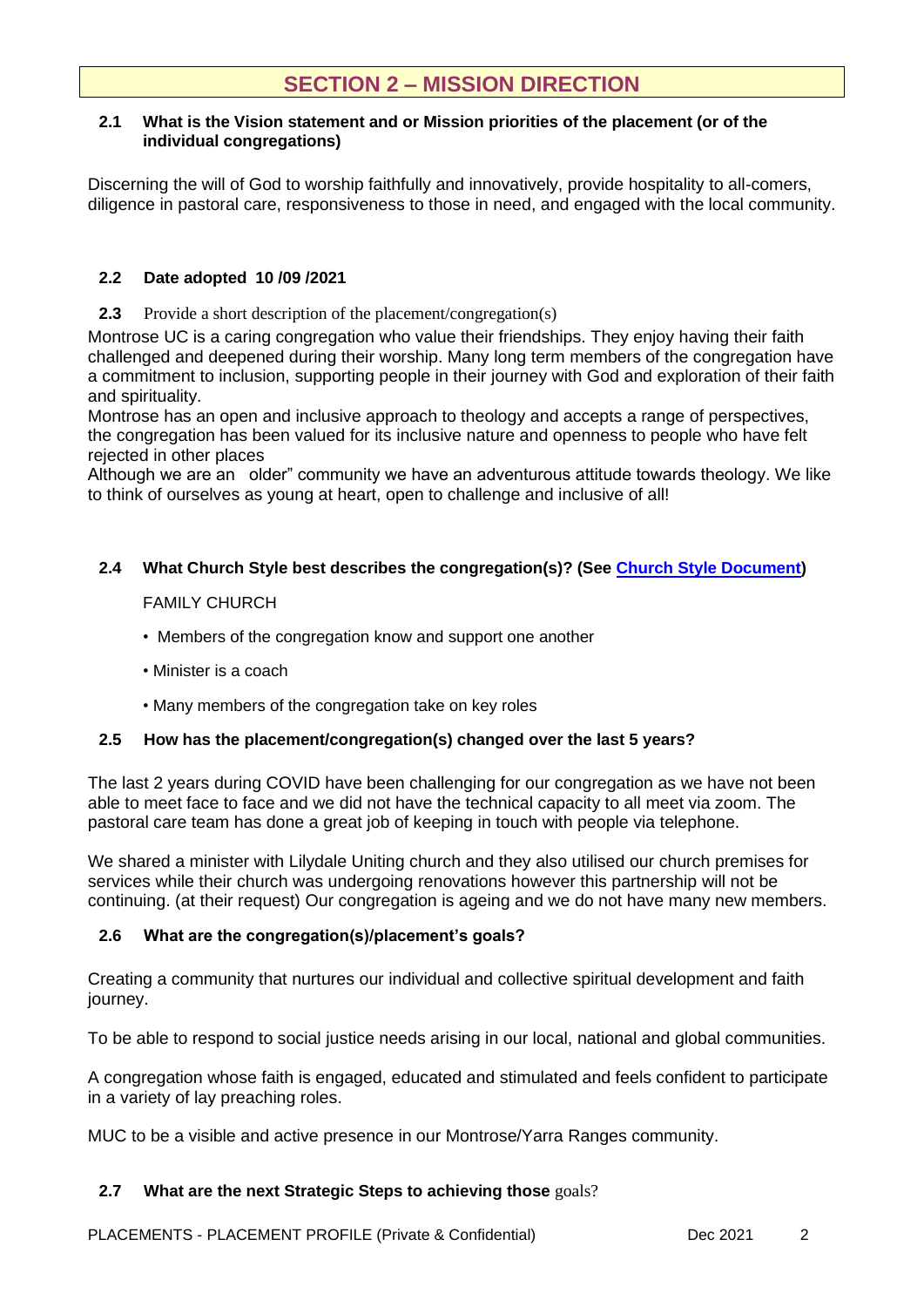Minister to provide guidance, encouragement and support with these activities

Provide small group sessions to up-skill congregation for lay preaching-

- Mindfulness
- Public speaking / microphone skills
- Modelling variety of structures for prayer
- Helping congregation with access to resources

Trialling of different service styles / structures / settings and new mission initiatives

Being responsive to local issues in the community as they arise.

Finding ways to reconnect with the community after the challenge of COVID isolation

E.g. Car boot sale Community BBQ Letter box drops Healing services

Ongoing education of issues to stimulate, educate and challenge an active faith.